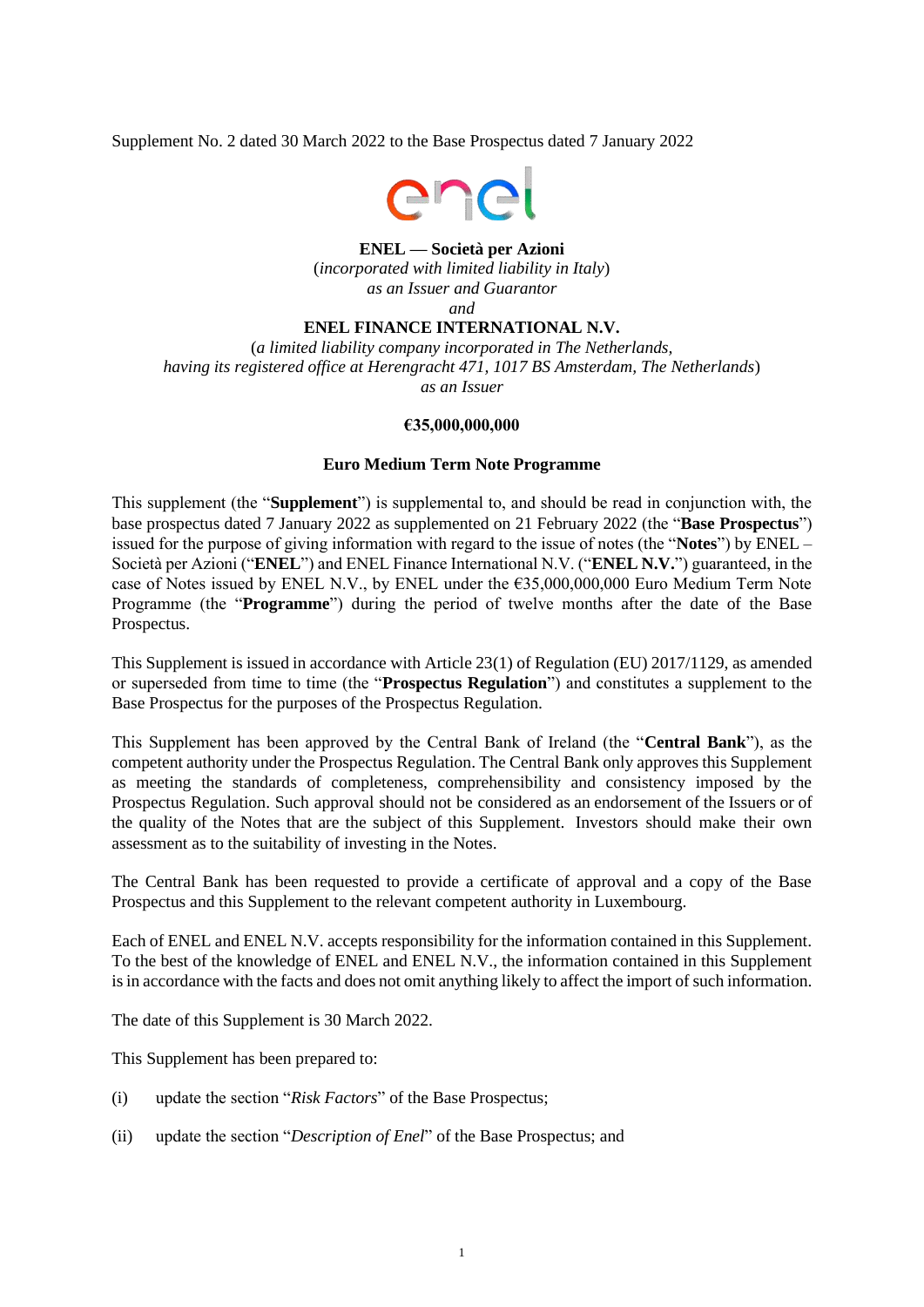(iii) incorporate by reference in the section "*Documents Incorporated by Reference*" of the Base Prospectus the press release of ENEL headed "*Enel: 13 billion euro investments (+27.5%) in 2021 to accelerate the energy transition, dividend at 0.38 euro per share (+6.1%)*" dated 17 March 2022.

Unless the context otherwise requires, terms defined in the Base Prospectus shall have the same meaning when used in this Supplement. To the extent that there is any inconsistency between (a) any statement in, or incorporated by reference into, the Base Prospectus by this Supplement and (b) any other statement in, or incorporated by reference into, the Base Prospectus, the statements in (a) above will prevail.

Save as disclosed in this Supplement, there has been no other significant new factor, material mistake or material inaccuracy relating to information included in the Base Prospectus since the publication of the Base Prospectus.

Copies of this Supplement may be inspected in physical form upon request and free of charge (i) at the registered office of each of ENEL and ENEL N.V. and (ii) at the specified offices of the Paying Agent. This Supplement is also available on the website of Euronext Dublin at<https://live.euronext.com/> and on the website of ENEL a[t https://www.enel.com/investors/investing/medium-term-note-programme.](https://www.enel.com/investors/investing/medium-term-note-programme)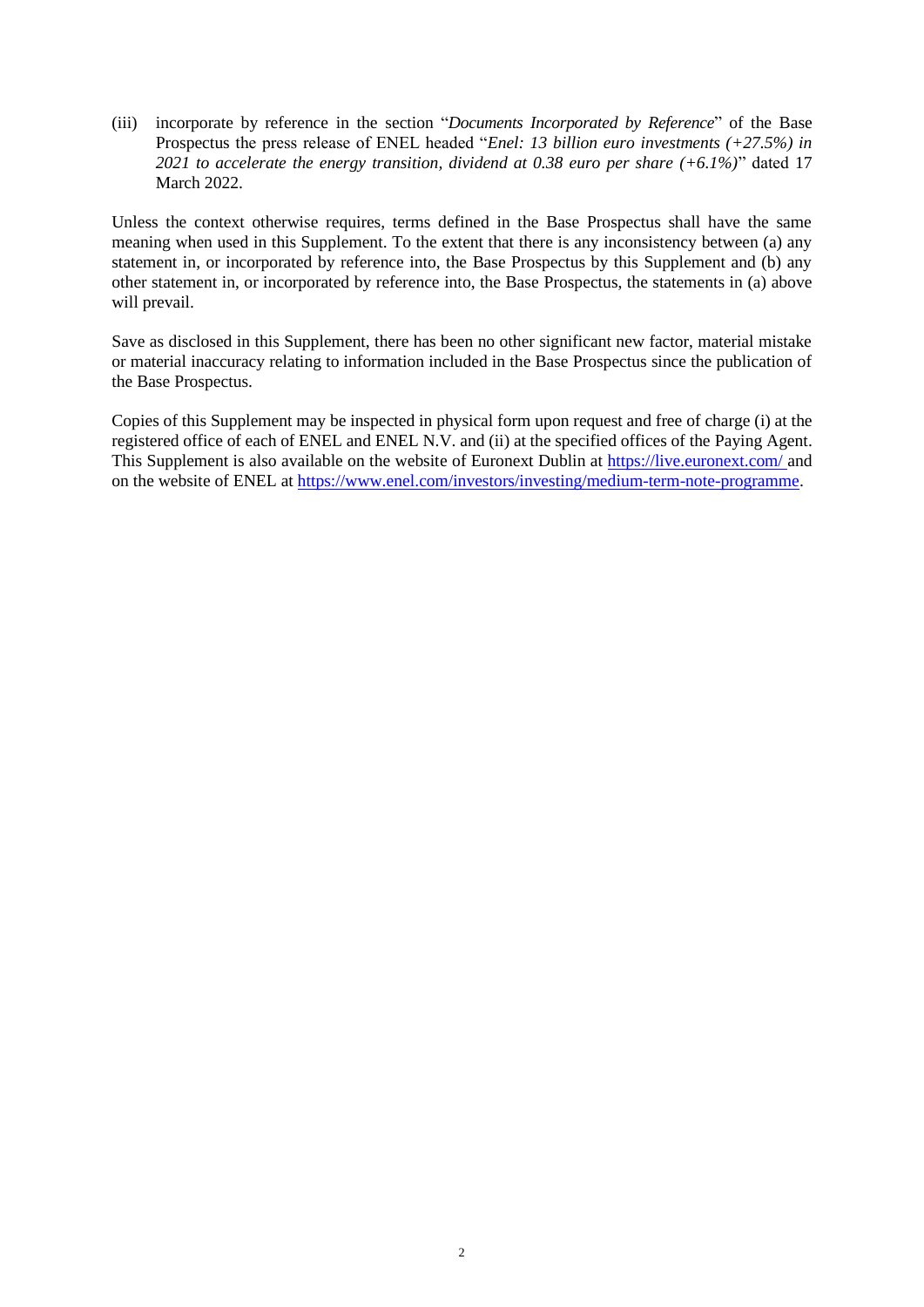#### **RISK FACTORS**

The risk factor headed "*Changes in macro-economic, geo-political and market conditions, globally and in the countries in which the ENEL Group operates, as well as any regulatory changes, may adversely affect the ENEL Group's business and financial condition*" in the section "*Risk Factors*" on page 34 of the Base Prospectus is deleted and replaced with the following paragraph:

"Given the international span of the Group's operations, changes in the political situation in a country or region or political decisions that have an impact on a specific activity or geographic area, could have a significant impact on demand for the Group's products and services. Additionally, uncertainties regarding future trade arrangements and industrial policies in various countries or regions, both within and outside Europe, such as policies on energy savings and the possible introduction of new customs duties or export restrictions, may create additional macroeconomic risk. In 2018, the U.S. administration began introducing tariffs and export restrictions on various categories of goods, and threatens to introduce further tariffs and restrictions; in response, the EU, China and other jurisdictions have introduced tariffs on U.S. goods. Furthermore, there are currently further geopolitical risks related to Russia's invasion of Ukraine which are likely to have significant impacts on the Eurozone economy. Specifically, the escalation of Russia – Ukraine conflict, including the imposition of international economic sanctions on Russian entities and persons, may have material adverse effects on the industry in which ENEL operates as well as on the Group's business, results of operations and financial condition.

Any developments involving the above-mentioned factors could have an adverse impact on the Group's business and operating results as well as the Group's financial condition and assets."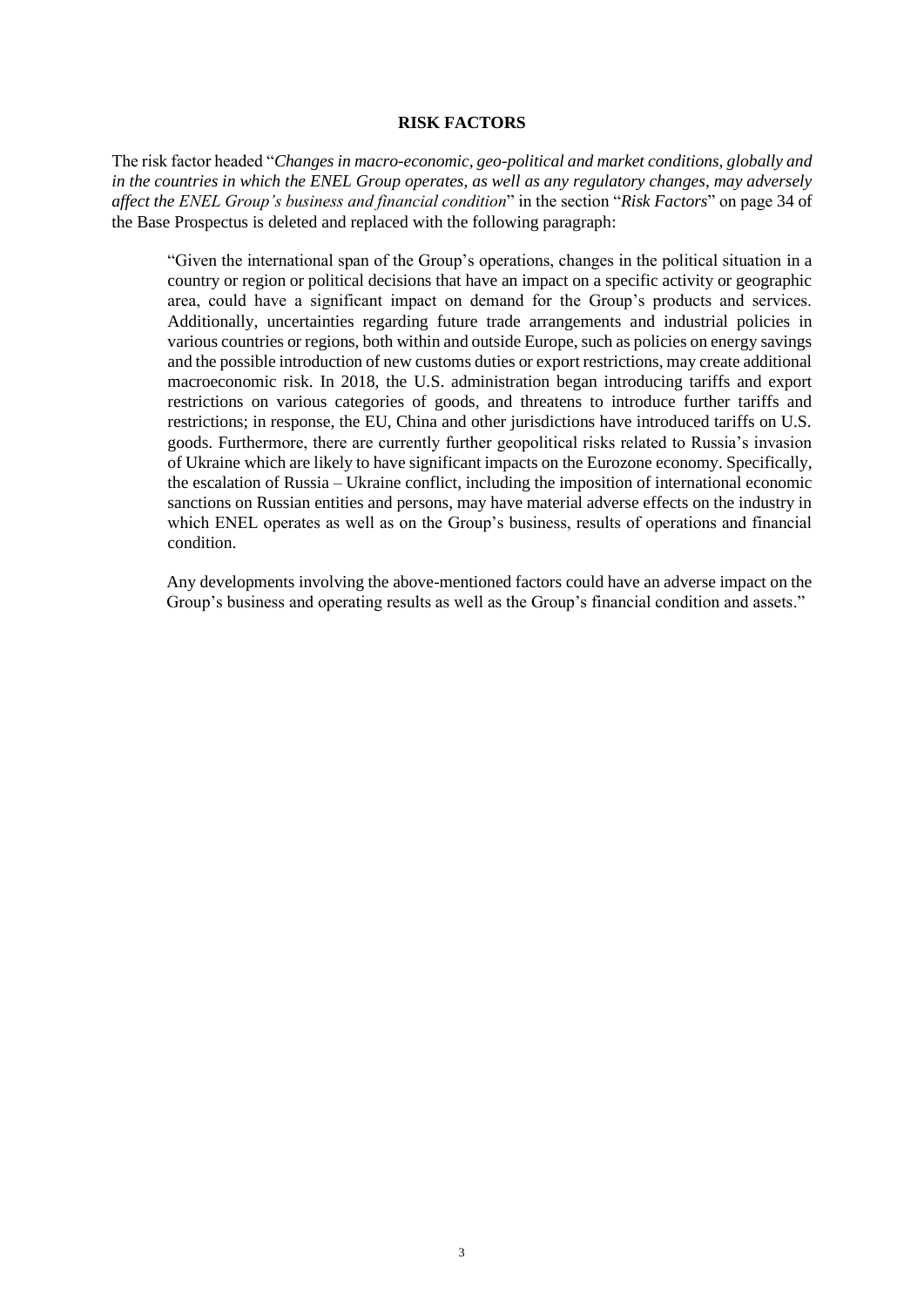#### **DESCRIPTION OF ENEL**

The twelfth sub-paragraph of the paragraph headed "*Overview*" in the section "*Description of ENEL*" on page 142 of the Base Prospectus is deleted and replaced with the following paragraph:

"As of the date of this Base Prospectus, based on the shareholders' register and the notices submitted to CONSOB and received by ENEL pursuant to Article 120 of the Italian Consolidated Financial Act and the CONSOB Issuers' Regulation adopted with resolution no. 11971/1999, as well as other available information, shareholders with an interest of more than 3% in the Company's share capital were the Ministry for the Economy and Finance of the Republic of Italy (with a 23.585% stake) and BlackRock Inc. (with 5.000% stake held indirectly for non discretional asset management purposes)".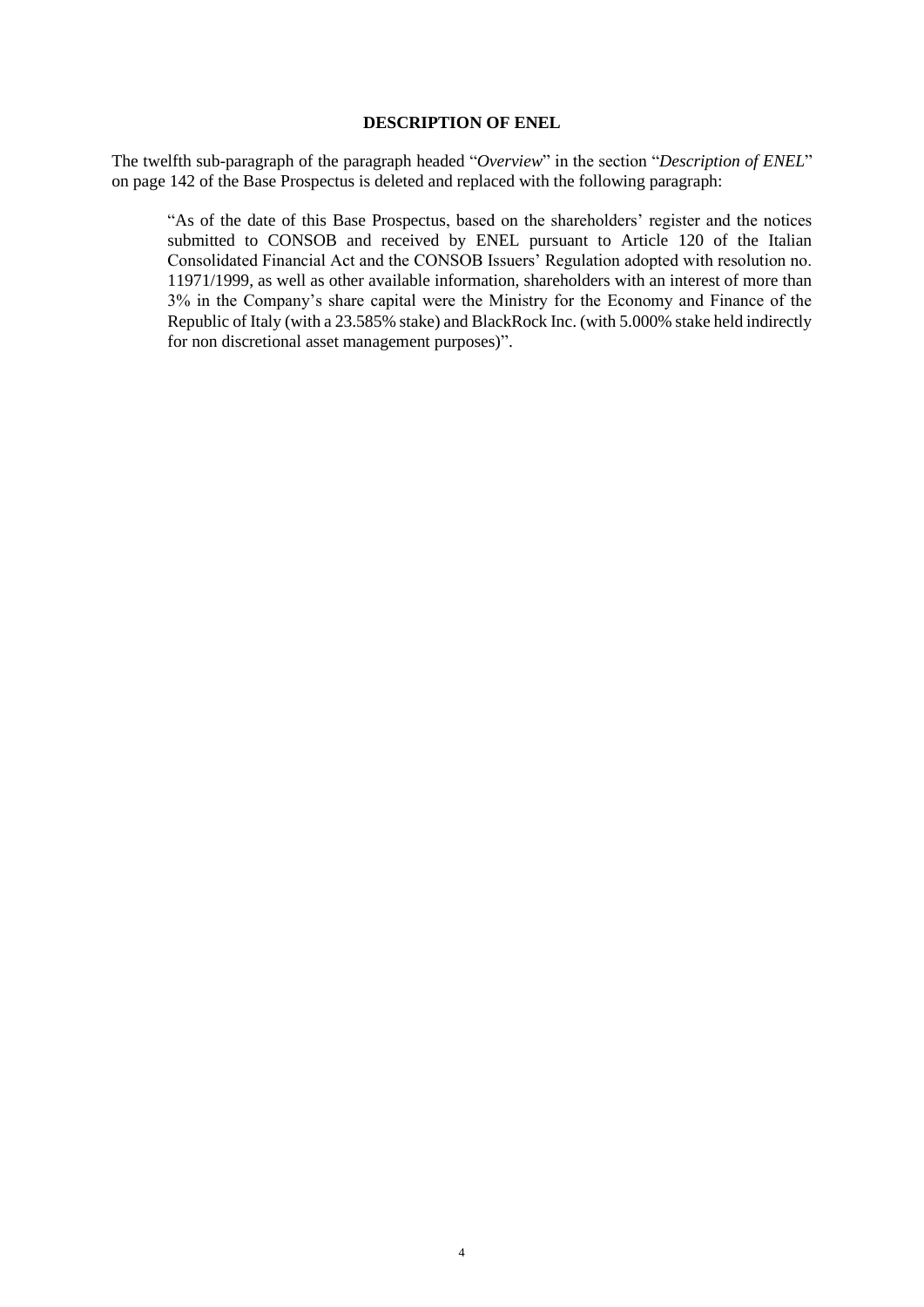# **DOCUMENTS INCORPORATED BY REFERENCE**

The information set out below supplements the section of the Base Prospectus headed "*Documents Incorporated By Reference*" on pages 56 to 62 of the Base Prospectus, adding the following additional documents to be incorporated by reference:

"(r) the English translation of the press release dated 17 March 2022 and headed "*Enel: 13 billion euro investments (+27.5%) in 2021 to accelerate the energy transition, dividend at 0.38 euro per share (+6.1%)*", available on ENEL's website at [https://www.enel.com/media/explore/search-press-releases/press/2022/03/enel-13-billion](https://www.enel.com/media/explore/search-press-releases/press/2022/03/enel-13-billion-euro-investments-275-in-2021-to-accelerate-the-energy-transition-dividend-at-038-euro-per-share-61)[euro-investments-275-in-2021-to-accelerate-the-energy-transition-dividend-at-038-euro-per](https://www.enel.com/media/explore/search-press-releases/press/2022/03/enel-13-billion-euro-investments-275-in-2021-to-accelerate-the-energy-transition-dividend-at-038-euro-per-share-61)[share-61"](https://www.enel.com/media/explore/search-press-releases/press/2022/03/enel-13-billion-euro-investments-275-in-2021-to-accelerate-the-energy-transition-dividend-at-038-euro-per-share-61)

Copies of the above document incorporated by reference into the Base Prospectus can be obtained upon request and free of charge from the registered office of the Issuers and from the specified offices of the Paying Agent for the time being in London (being The Bank of New York Mellon, London Branch, One Canada Square, London E14 5AL, United Kingdom) and are available on ENEL's website at [https://www.enel.com/media/explore/search-press-releases.](https://www.enel.com/media/explore/search-press-releases)

The following information from the press release listed above is incorporated by reference in the Base Prospectus, and the following cross-reference lists are provided to enable investors to identify specific items of information so incorporated. Any information contained in any of the documents specified herein which is not incorporated by reference in the Base Prospectus is either not relevant to investors or is covered elsewhere in the Base Prospectus:

| <b>Document</b>                                                                                                                                                                                                                         | <b>Information incorporated</b>                                       | Location  |
|-----------------------------------------------------------------------------------------------------------------------------------------------------------------------------------------------------------------------------------------|-----------------------------------------------------------------------|-----------|
| Press Release dated 17 March Consolidated Income Statement<br>2022 and headed "Enel: 13<br>billion<br>investments<br>euro<br>$(+27.5%)$ in 2021 to accelerate<br>the energy transition, dividend<br>at 0.38 euro per share $(+6.1\%)$ " |                                                                       | pp. 25-26 |
|                                                                                                                                                                                                                                         | Statement<br>of<br>Consolidated p. 27<br>Comprehensive Income         |           |
|                                                                                                                                                                                                                                         | <b>Consolidated Balance Sheet</b>                                     | pp-28-29  |
|                                                                                                                                                                                                                                         | Consolidated Statement of Cash pp. 30-31<br><b>Flows</b>              |           |
|                                                                                                                                                                                                                                         | Enel SpA-Income Statement                                             | p. 32     |
|                                                                                                                                                                                                                                         | Enel<br>SpA - Statement of p. 33<br>comprehensive income for the Year |           |
|                                                                                                                                                                                                                                         | Enel SpA - Balance Sheet                                              | pp. 34-35 |
|                                                                                                                                                                                                                                         | Enel SpA - Statement of Cash Flows                                    | p. 36     |